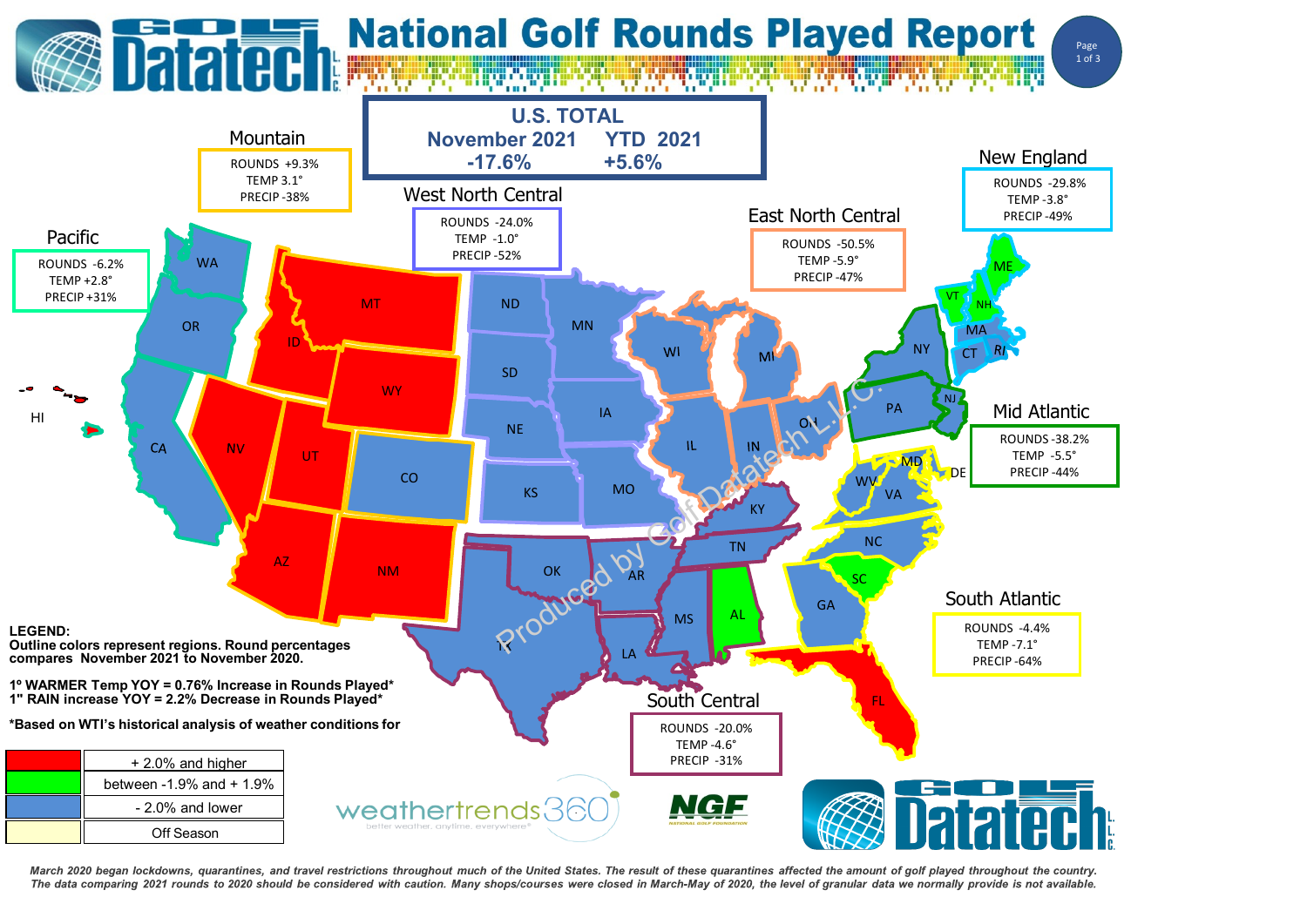## **National Golf Rounds Played Report**

Page  $2$  of  $3$ 

## **November 2021**

**RE** 

|                           | NOV.     | YTD     |                           |          |            |                       | NOV.     | YTD     |
|---------------------------|----------|---------|---------------------------|----------|------------|-----------------------|----------|---------|
| <b>PACIFIC</b>            | $-6.2%$  | 16.8%   |                           |          |            | <b>SOUTH ATLANTIC</b> | $-4.4%$  | 5.3%    |
| CA                        | $-5.7%$  | 16.6%   |                           | NOV.     | <b>YTD</b> | DE, DC, MD            | $-25.0%$ | 0.4%    |
| Los Angeles               |          | $\star$ | <b>UNITED STATES</b>      | $-17.6%$ | 5.6%       | Washington/Baltimore  | $\star$  |         |
| <b>Orange County</b>      |          |         | <b>Public Access</b>      | $-17.0%$ | 6.9%       | <b>FL</b>             | 10.6%    | 5.8%    |
| Palm Springs              |          | $\star$ | Private                   | $-19.3%$ | 1.0%       | Jacksonville          |          |         |
| Sacramento                |          |         |                           |          |            | Orlando               |          |         |
| San Diego                 |          |         | <b>EAST NORTH CENTRAL</b> | $-50.5%$ | 5.7%       | Tampa                 |          |         |
| San Francisco/Oakland     |          |         | IL                        | $-53.4%$ | 5.2%       | Palm Beach            |          |         |
| H <sub>l</sub>            | 10.3%    | 30.8%   | Chicago                   | $\star$  |            | Naples/Ft Myers       |          |         |
| <b>OR</b>                 | $-7.9%$  | 8.6%    | IN                        | $-49.7%$ | $-8.7%$    | Miami/Ft.Lauderdale   |          |         |
| Portland                  |          | $\star$ | MI                        | $-64.2%$ | 10.0%      | GA                    | $-17.7%$ | $-0.2%$ |
| <b>WA</b>                 | $-16.7%$ | 19.4%   | Detroit                   | $\star$  | $\star$    | <b>Atlanta</b>        | $\star$  |         |
| Seattle                   |          |         | OH                        | $-38.7%$ | 5.8%       | NG.                   | $-10.8%$ | 12.8%   |
|                           |          |         | Cincinnati                |          |            | Greensboro/Raleigh    |          |         |
| <b>MOUNTAIN</b>           | 9.3%     | 2.8%    | Cleveland                 |          |            | -SC                   | 0.2%     | 12.3%   |
| AZ                        | 2.8%     | 3.9%    | WI                        | $-51.0%$ | 12.5%      | Charleston            |          |         |
| Phoenix                   |          |         |                           |          |            | <b>Hilton Head</b>    |          |         |
| CO                        | $-3.1%$  | $-3.9%$ |                           |          |            | Myrtle Beach          |          |         |
| Denver                    | $\star$  | $\star$ | <b>SOUTH CENTRAL</b>      | $-20.0%$ | 1.1%       | VA, WV                | $-24.2%$ | $-3.1%$ |
| ID, WY, MT, UT            | 24.6%    | 2.7%    | <b>AL</b>                 | 1.4%     | 9.0%       |                       |          |         |
| <b>NM</b>                 | 59.1%    | 3.6%    | AR, LA, MS                | $-11.9%$ | $-2.7%$    | <b>MID ATLANTIC</b>   | $-38.2%$ | 6.3%    |
| <b>NV</b>                 | 7.8%     | 16.6%   | OK                        | $-50.7%$ | $-18.5%$   | <b>NJ</b>             | $-36.9%$ | 7.6%    |
| Las Vegas                 |          |         | KY, TN                    | $-36.0%$ | 3.6%       | <b>NY</b>             | $-40.7%$ | 3.6%    |
|                           |          |         | <b>TX</b>                 | $-11.3%$ | 3.8%       | New York City         | $\star$  |         |
| <b>WEST NORTH CENTRAL</b> | $-24.0%$ | 3.3%    | Dallas/Ft. Worth          |          | $\star$    | PA                    | $-37.2%$ | 8.6%    |
| KS, NE                    | $-20.8%$ | $-1.5%$ | Houston                   |          | $\star$    | Philadelphia          |          |         |
| ND, SD                    | $-12.4%$ | 4.4%    | San Antonio               |          |            | Pittsburgh            |          |         |
| <b>MN</b>                 | $-14.3%$ | 0.5%    |                           |          |            |                       |          |         |
| Minneapolis/St.Paul       |          | $\star$ |                           |          |            | <b>NEW ENGLAND</b>    | $-29.8%$ | 2.4%    |
| IA, MO                    | $-30.0%$ | 8.6%    |                           |          |            | CT, MA, RI            | $-35.3%$ | $-2.6%$ |
| <b>St Louis</b>           |          |         |                           |          |            | <b>Boston</b>         |          |         |
| <b>Kansas City</b>        |          | $\star$ |                           |          |            | ME, NH, VT            | $-1.0%$  | 15.7%   |

The percentages represent the differences in number of rounds played comparing November 2021 to November 2020.

For more information contact Golf Datatech **golfroundsplayed@golf-datatech.com** 

March 2020 began lockdowns, quarantines, and travel restrictions throughout much of the United States. The result of these quarantines affected the amount of golf played throughout the country. The data comparing 2021 rounds to 2020 should be considered with caution. Many shops/courses were closed in March-May of 2020, the level of granular data we normally provide is not available.